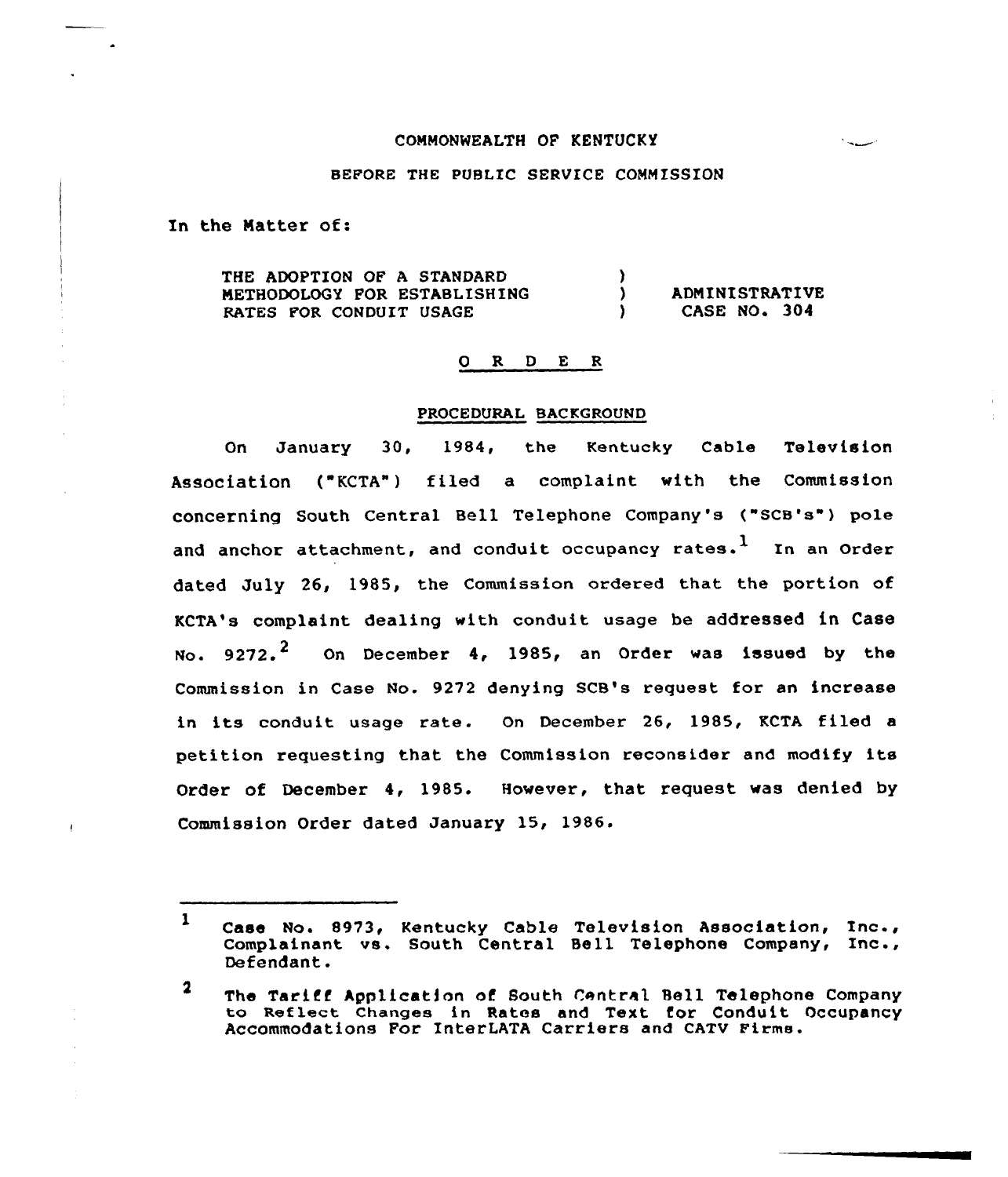Subsequently< as a result of a continuing review of complaints concerning conduit rates and the various alternatives presented by the participants in Case No. 9272, the Commission, on its own motion, issued an Order dated June 3, 1986, opening this administrative proceeding to consider whether a new methodology for conduit rates should be developed. In that Order, the Commission also requested that all utilities providing conduit, and all other parties desiring to be included, file conduit rate methodology and/or testimony no later than June 23, 1986.

On June 12, 1986, the Attorney General of the Commonwealth of Kentucky ("AG") filed a motion for full intervention. In an Order dated June 16, 1986, the AG was granted full intervention. On June 19, 1986, SCB filed a motion for an extension of time to file a response to the June 3, 1986, Order. On June 20, 1986, Storer Communications of Jefferson County, Inc., Storer Communications of Northern Kentucky, Inc., and Storer Communications of Bowling Green - Warren County, Inc., (collectively "Storer") filed a motion for full intervention and for an extension of time to submit comments on its conduit rate methodology, and General Telephone Company of the South ("GTS") filed testimony. On June 23, 1986, KCTA filed motions for full intervention and to incorporate by reference into the record in this proceeding the record in Case No. 9272. Louisvi lie Gas and Electric Company ('LG4E") filed a motion for limited participation, and Cincinnati Bell Telephone Company ("CBT") requested an extension of time in filing its response to the Commission's Order. On this same date, Meade County Rural Electric Cooperative Corporation ("Meade

 $-2-$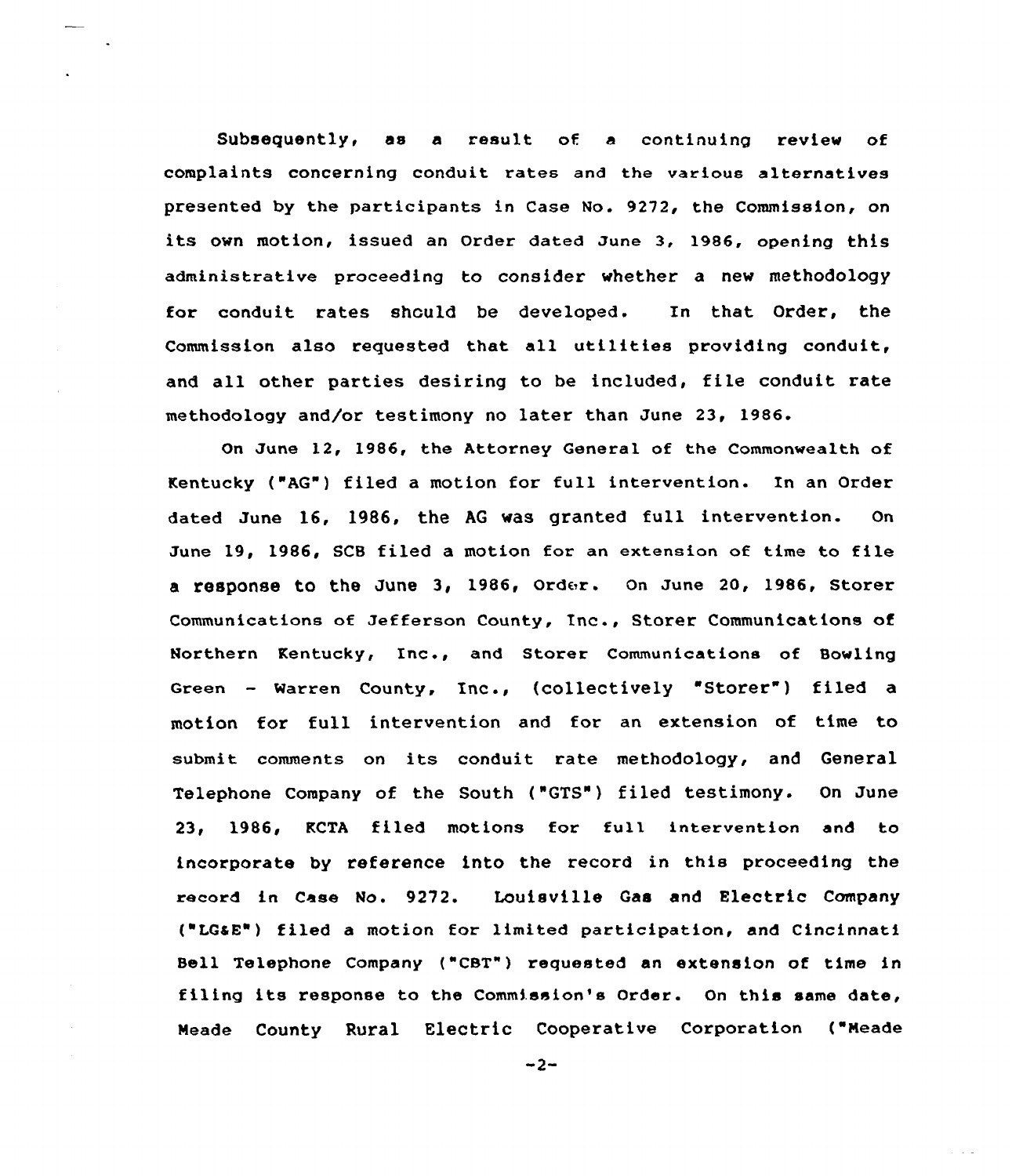County" ), Henderson Union Rural Electric Cooperative Corporation ("Henderson-Union" ) and Kentucky Utilities Company ("KU") filed requests to be deleted from the service list because they did not wish to participate. In an Order dated July 10, 1986, the Commission granted an extension of time to all parties of record in filing testimony to September 1, 1986, granted Storer and KCTA full intervention, denied KCTA's request to have the record in Case No. 9272 incorporated by reference into this proceeding, sustained LG&E's request for limited intervention, and sustained the requests of Meade County, Henderson-Union and KU to be deleted from the service list.

On July 30, 1986, the following distribution electric cooperatives: Big Sandy RECC, Slue Grass RECC, Clark RECC, Cumberland Valley RECC, Farmers RECC, Fleming-Mason RECC, Fox Creek RECC, Grayson RECC, Green River EC, Harrison RECC, Inter-County RECC, Jackson County RECC, Jackson Purchase RECC, Licking Valley RECC, Nolin RECC, Owen County RECC, Salt River RECC, Shelby RECC and Taylor County RECC, by counsel, filed a motion requesting they not be required to participate in this proceeding and that they be removed from the service list. On August 6, 1986, the Commission, by Order, sustained the cooperatives' motion to be deleted from the service list.

On September 2, 1986, in compliance with the Commission's Order dated July 10, 1986, CBT, SCB and Storer filed comments and/or testimony.

On September 17, 1986, the Commission issued an Order establishing procedural dates. In that Order the Commission

 $-3-$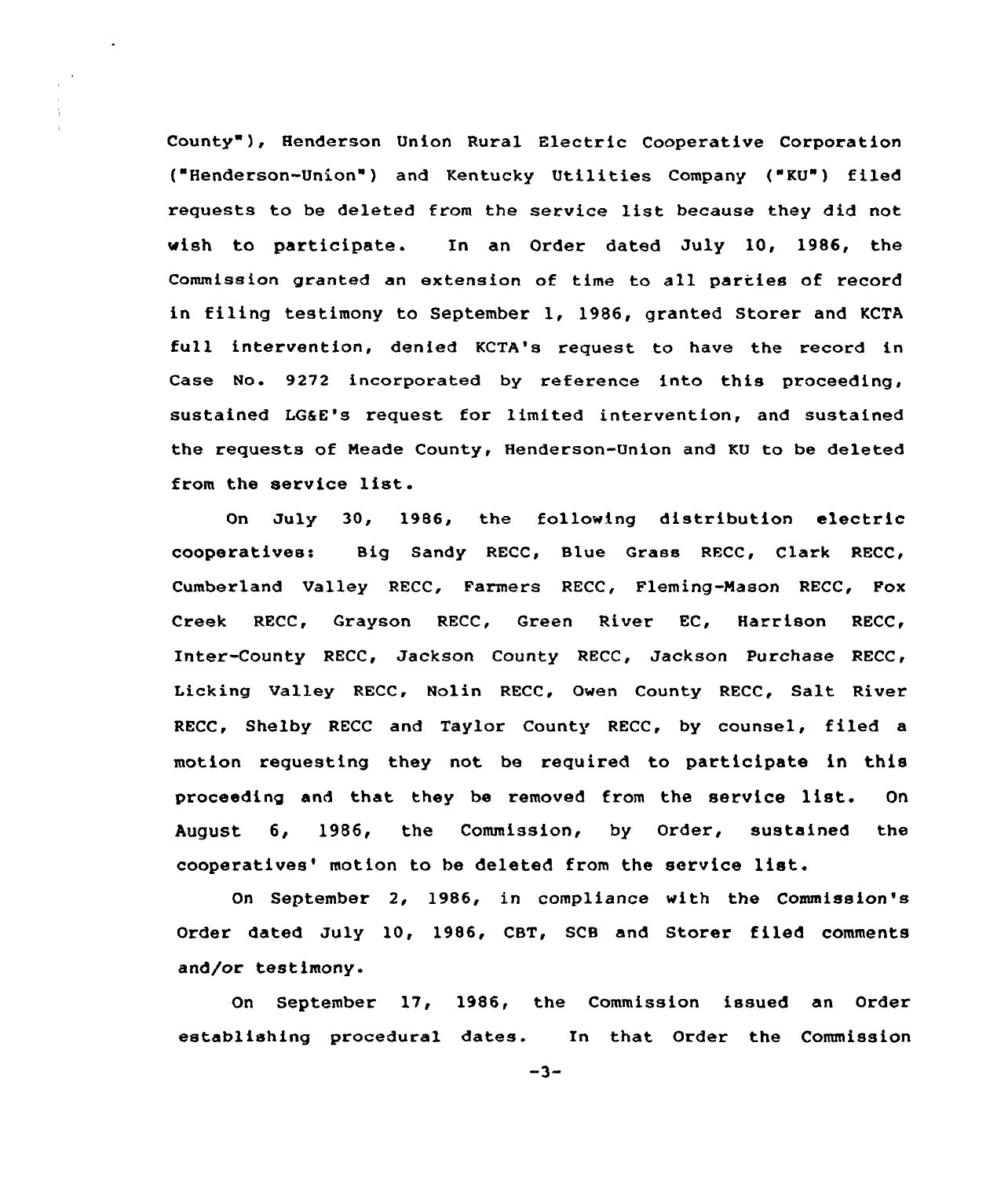allowed a discovery period for information requested and responses to be filed by the parties of record.

On October 20, 1986, KCTA notified the Commission by letter that it would withdraw as an active participant in this proceeding, but requested that it be allowed to remain on the official service list.

<sup>A</sup> hearing was held on December 9, 1986, in the offices of the Public Service Commission in Frankfort, Kentucky. At the hearing, certain requests for additional information were made. This information has been filed. Also, between January <sup>28</sup> through 30, 1987, briefs were filed by CBT, GTS, SCB and Storer as requested by the Commission in an Amended Order dated December 15< 1985.

On January 30, 1987, Storer Communications of Bowling Green Warren County, Inc., and Storer Communications of Northern Kentucky, Inc., by counsel, filed with the Commission a motion for leave to withdraw as parties in this proceeding. In an Order dated February ll, 1987, the Commission sustained that motion.

#### DISCUSSION

In response to the Commission's Order dated June 3, 1986, CBT, GTS, SCB, Storer, and KCTA all filed proposed conduit rate methodologies. These methods ranged from a market based pricing approach to the current method adopted pursuant to Administrative Case No. 251 ("Adm. 251").<sup>3</sup>

<sup>3</sup> The Adoption Of <sup>A</sup> Standard Methodology For Establishing Rates For CATV Pole Attachments.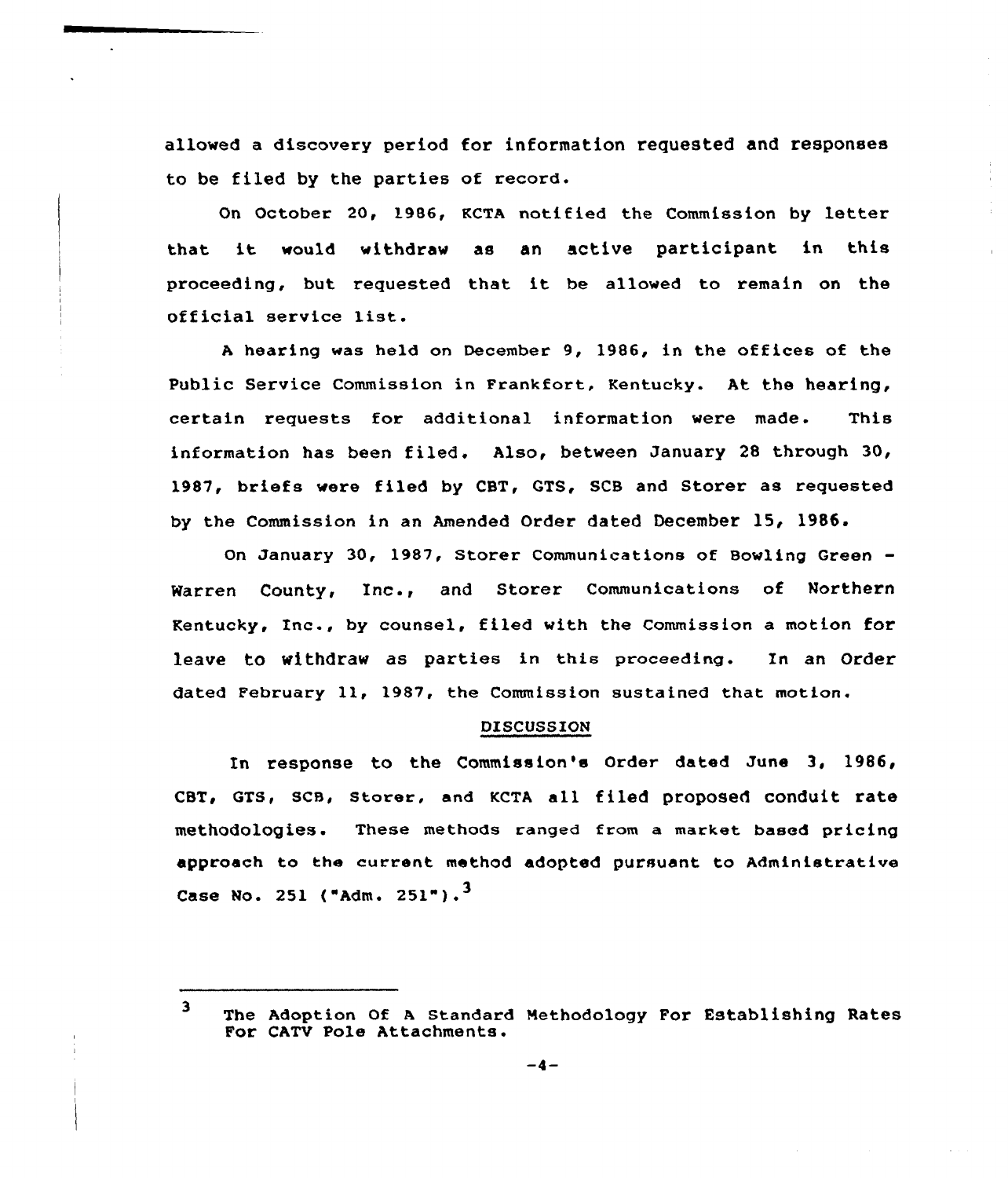CST proposed to continue using the methodology set out in Adm. 251. Simply stated, CBT's recommended methodology is the current cost of adding a duct foot, of conduit multiplied by an annual carrying charge factor and divided by a conduit occupancy ratio.

In his prefiled testimony, Robert C. Steele was asked why cuxrent costs were used in CBT's methodology. His response was that current costs were more relevant costs for setting rates, mainly because there is a 1imited number of ducts available in CBT's conduit system. As a result of this limited capacity, any use of duct space by any party advances the time for replacement of the conduit system. When the conduit system is exhausted, new ducts will be placed at the prevailing cost and cuxrent costs are a good estimate of that  $cost.^4$ 

During the heaxing, Nr. Steele was asked why the use of a till factor (defined in <sup>a</sup> later section of the Order) was appropriate in CBT's methodology. He responded by saying that the fill factor is appropriate whenever there is spare capacity, which is a benefit to all customers.<sup>5</sup>

GTS' current conduit rate was determined by using the methodology set out in Adm. 251, and includes concessions made in a settlement with KCTA. In response to the Commission's information Order dated October. 14, 1986, GTS proposed a conduit

Direct Testimony of Robert C. Steele on Behalf of Cincinnati Bell Telephone Company, dated September 2, 1986, page 3.

<sup>5</sup> Transcript of Evidence ("T.E."), December 9, 1986, page 140, Question No. 1.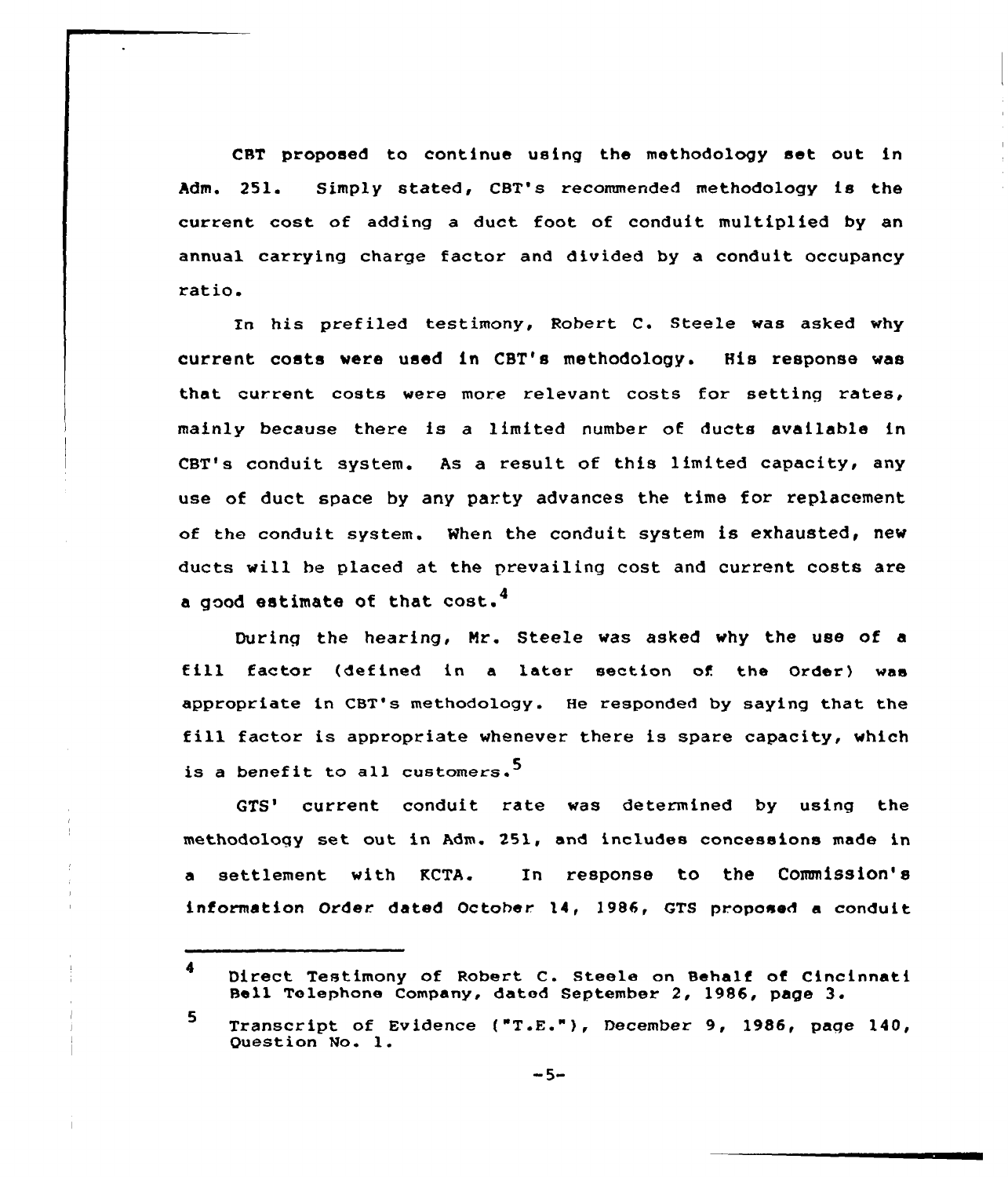rate methodology that would apply a carrying charge factor to embedded investment in conduit. This methodology, similar to the Commission's methodology for determining pole attachment rates, would require the CATV firm to pay the annual embedded cost GTS incurs for maintaining the duct space occupied. During the hearing, Al Banzer indicated that GTS' willingness to use this method was based on his evaluation of the Adm. 251 Order dated September 17, 1982, and GTS' posture concerning treatment of CATV customers, along with its objectives to provide services to customers at fair, equitable, and competitive rates.<sup>6</sup>

SCB's present conduit rate is determined by the methodology set out in Adm. 251. The methodology it proposes in this proceeding is similar to that methodology in that it utilizes current replacement cost, <sup>a</sup> fill factor, and contribution toward common cost. The difference lies in the fact that SCB proposes that the Commission allow it to consider changing market conditions in determining conduit rates. In his testimony, John P. Dorsch defines a market price as the price that both a buyer and a seller are willing to accept, considering the availability of alternatives or opportunities to them to place their resources elsewhere.<sup>'</sup> If the Commission cannot agree with this proposal and

<sup>6</sup> Ibid., page 122, Question 6.

<sup>7</sup> Direct Testimony of John F. Dorsch on Behalf of South Central Bell Telephone Company, dated September 2, 1986, page 2.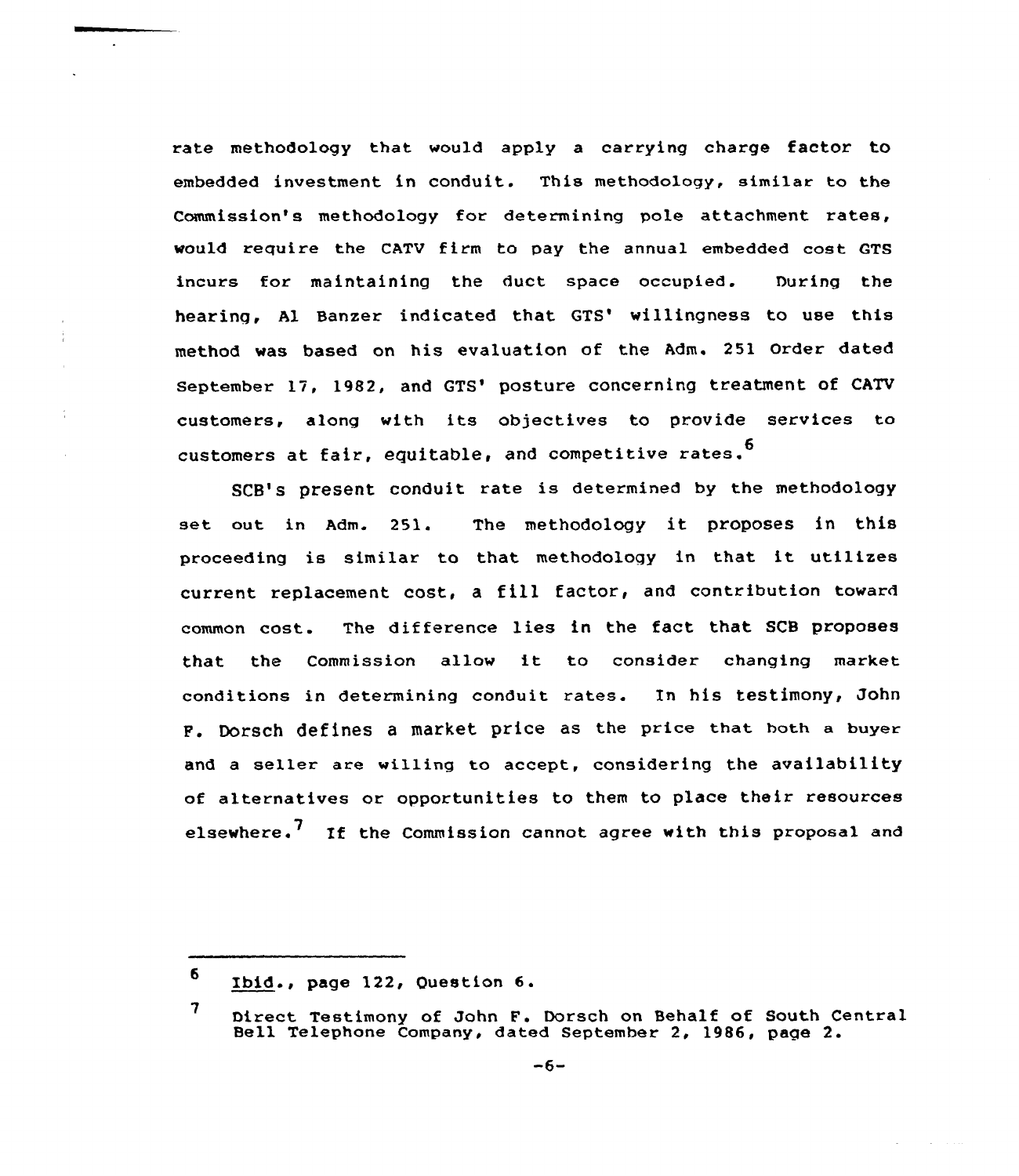wants a more formal approach such as the present methodology, then SCB proposes as an alternative that it be given the authority to adjust the contribution factor to vary depending upon changes in market conditions. <sup>8</sup>

Storer proposes a conduit rate methodology based on the net investment per duct foot multiplied by an annual carrying charge rate. Similar to the methodology proposed by GTS, storer argues that basing conduit rate on embedded investment would generally be consistent with the Commission's rate-making principles, and thus would allow Storer to be treated like other customers of utility service. Storer further argues that a methodology based on embedded cost vill allow <sup>a</sup> utility to recover its embedded investment, common cost, and a reasonable return. Moreover, information necessary for storer's approach is publicly available data from the utilities' annual reports, and can be adjusted periodically to account for changes in investments and expenses.<sup>9</sup>

Investment In Conduit

In Adm. 251 the Commission ordered that current cost was the appropriate cost for conduit investment on the basis that once a section of conduit has reached maximum fill, it is not as easily changed out" to a larger size as are poles. Furthermore, conduit is generally installed under city streets and sidewalks, and

 $\mathbf{B}$ Brief of South Central Bell Telephone Company, datem<br>January 30,1987,page17.

<sup>9</sup> Brief of Storer Communications Of Jefferson County, Inc., dated January 30, 1987, pages 7-8.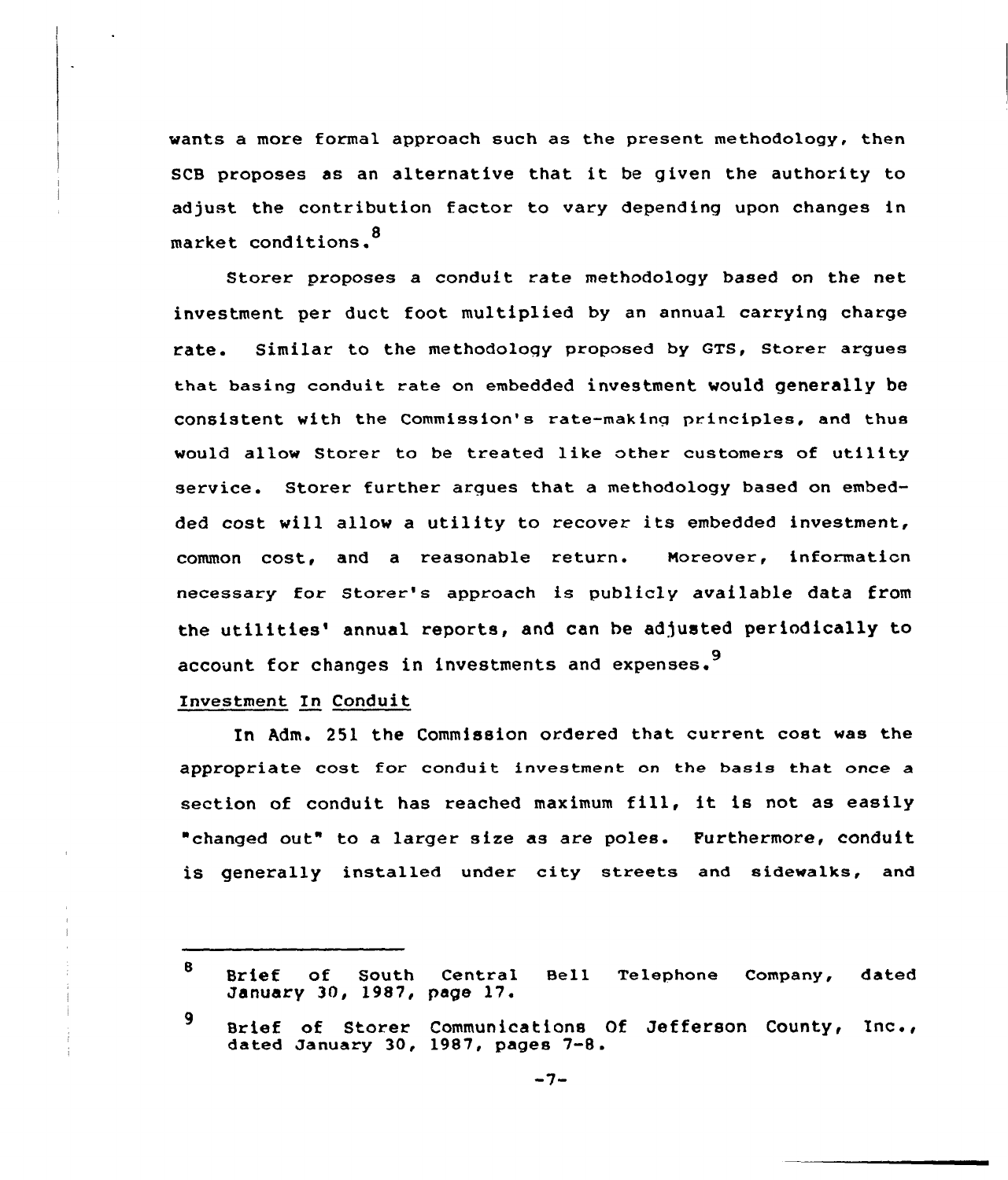replacements or additions thereto are guite troublesome and expensive.<sup>10</sup>

Like CBT, SCB contends that current replacement costs are the appropriate costs to use in pricing conduit. When questioned on the relevancy of current costs, Nr. Dorsch stated that conduit, like other outside plant facilities, is capacity limited and that replacement of this plant placed to provide facility capacity will be put in at labor and material costs that are in effect at the time of placement.  $^{11}$  In contrast, Storer and GTS advocate an investment in conduit based on embedded cost.

The Commission has evaluated the various proposals and herein concurs with GTS and Storer that embedded costs are more appropriate than current costs in determining rates for conduit usage. The mere fact that <sup>a</sup> customer occupies a given facility does not justify that customer paying a rate based on the current replacement cost of that facility, especially when it is placed for the benefit of the utility and not the mustomer. Moreover, it appears that while SCB continues to increase the amount of conduit it has avai1able, usage by conduit users is continually decreasing.  $12$  To charge CATV or other users a rate that reflects the additional plant placed at current cost for future or long run service needs of the utility is unreasonable.

<sup>12</sup> Ibid., pages 206-207.

 $-8-$ 

<sup>10</sup> Adm. 251, Appendix, dated September 17, 1982, page 8.

<sup>11</sup> T.E., page 158.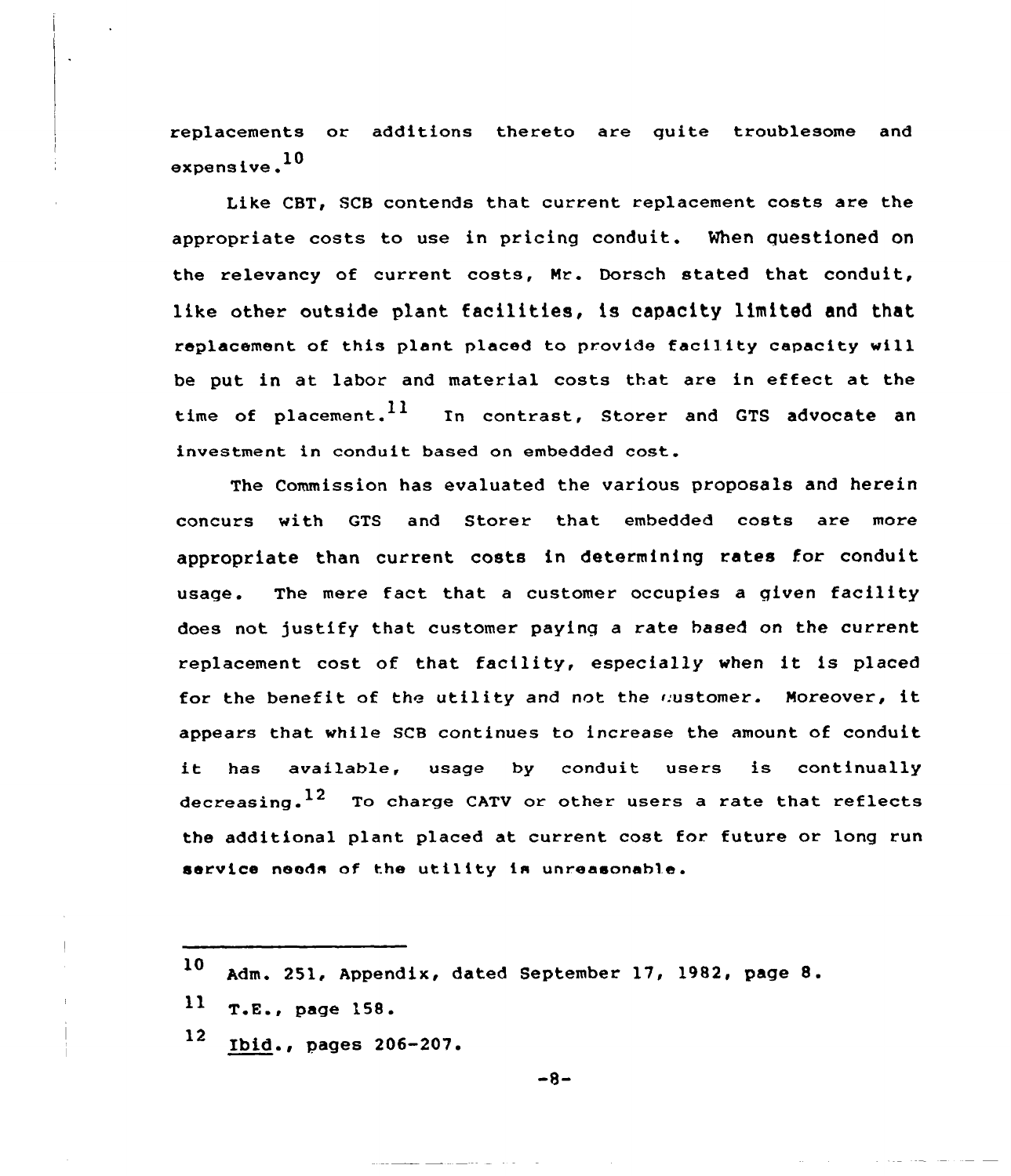In determining the embedded investment per duct foot, the Commission has chosen the grass book methodology instead of the net book method as proposed by Storer. Although both methodalagies produce the same result, the gross book method is easier to calculate.

### Fill Factor

In Adm. <sup>251</sup> the Commission allowed the use of <sup>a</sup> fill factor to compute conduit rates; however, the Order did not define fill factor. <sup>A</sup> fill factor is simply <sup>a</sup> measure of the amount of conduit occupied by all users of <sup>a</sup> utility's facilities. Xn this proceeding, CBT and SCB have recommended that we continue to allow an occupancy ratio while GTS and Storer recommend that we not.

SCB like CBT believes that <sup>a</sup> fill factor is appropriate because all occupants of conduit benefit fram access facility capacity and therefore should contribute to the cost of maintaining those facilities.<sup>13</sup> In contrast, Storer contends that there is no justification for the use of a fill factor because utility conduit is not built for CATV use, nor can these customers occupy conduit space when the utility has forecasted the use of the space in the next 10 years. Moreover, CATV and other users are required to pay rearrangement costs in connection with the use of conduit. <sup>14</sup>

- $13$ Ibid., page 240.
- <sup>14</sup> Brief of Storer, pages 14-15.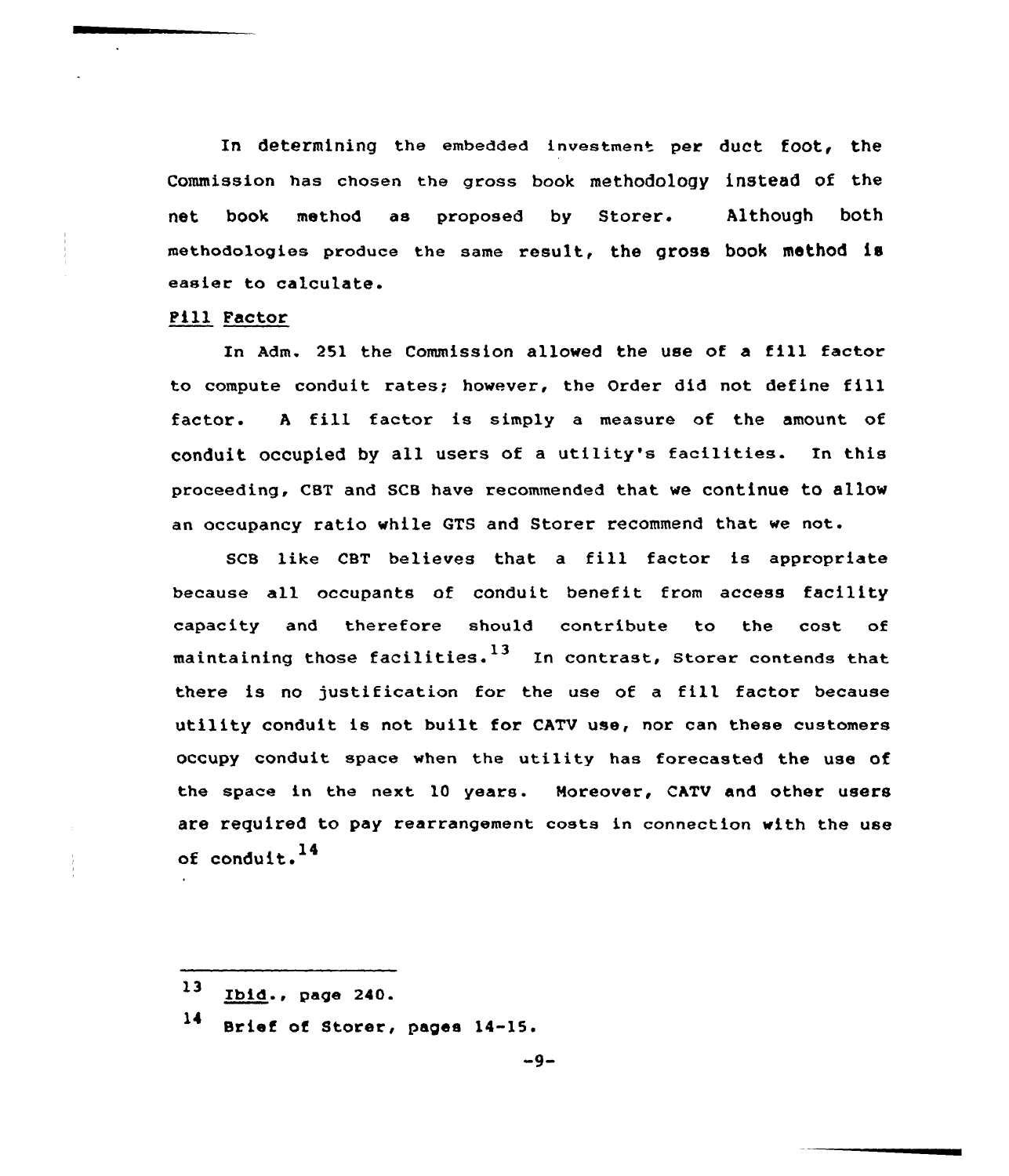The Commission concurs with GTS and Storer that occupancy ratios are not appropriate in determining conduit usage rates and, therefore, should not be included in conduit rate calculations.

## Annual Carrying Charge

In Adm. 251 the Commission allowed an annual carrying charge designed to recover the utility's cost of providing service. Items included in this calculation are depreciation, maintenance, tax, administrative and overhead expenses, and a rate of return factor. In this proceeding, the only party who disagreed with the carrying cost was SCB.

SCB disagreed with the maintenance and depreciation components of the carrying charge presently in effect since <sup>a</sup> maintenance factor developed using embedded cost applied to an investment based on current cost appeared inappropriate.<sup>15</sup> The Commission concurs with SCB~ however, the Commission as discussed previously did not agree with current cost investment. Therefore, the annual carrying charge components should continue to be developed based on embedded cost, but should be applied to embedded investment. Furthermore, the annua1 carrying charge should be based on readily available information, should be Kentucky specific where possible, should be adjusted in accordance with normal rate-making procedures, and should be calculated in an easily understood manner as set out in Attachment II.

 $15$  T. E., pages  $248-249$ .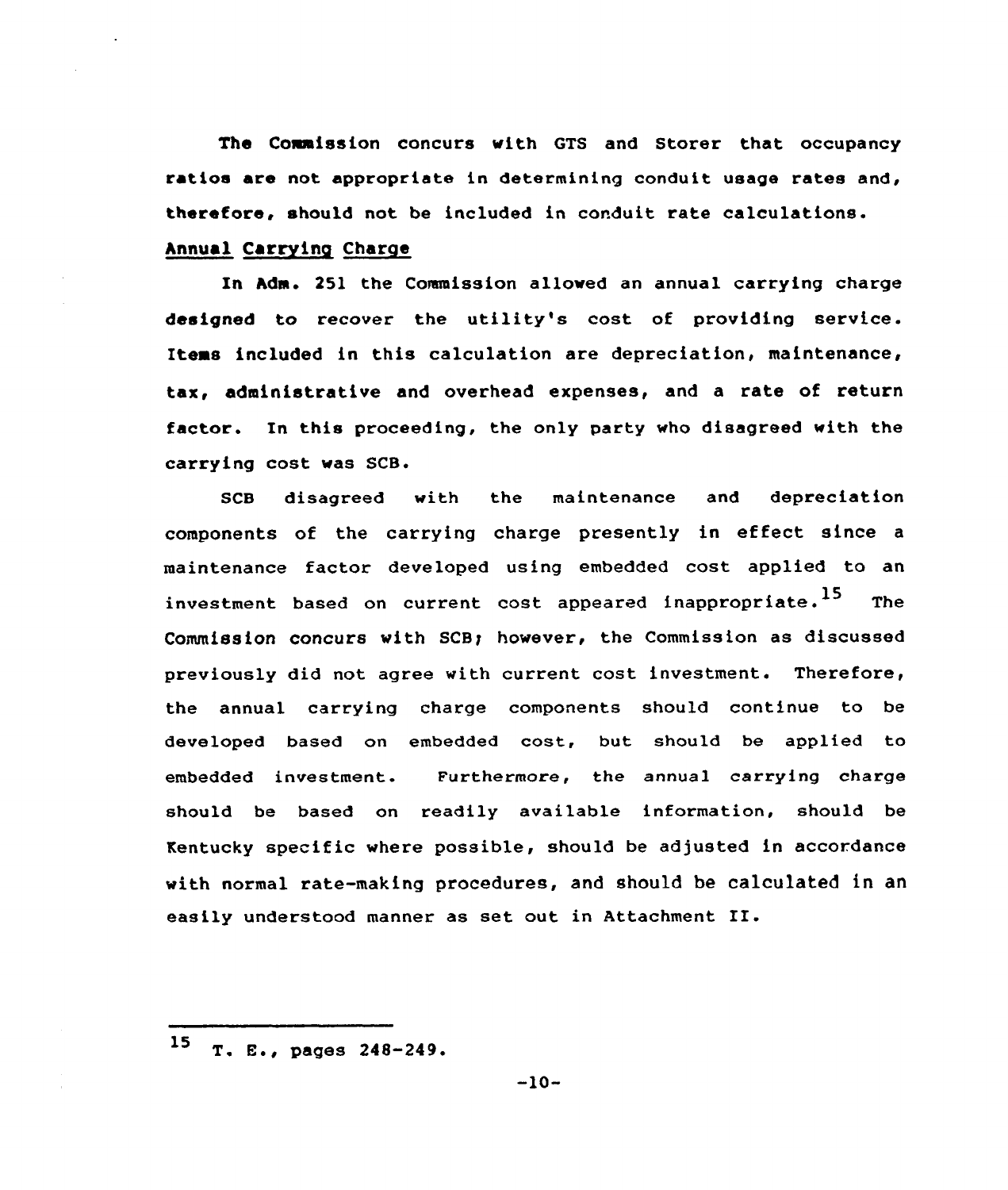### Non-recurring Charges

SCS proposed that all non-recurring cost items such as make-ready work, rearrangement of facilities, and inspection and removal of facilities, be recovered through non-recurring rates equivalent to the direct cost associated with the function, plus a contribution factor to provide contribution toward common cost.<sup>16</sup> The Commission concurs with SCB that all utilities providing conduit accommodations to CATV and other users are entitled to recover these costs. The contribution factor charged by the utility should be equal to the rate of return on net rate base authorized by this Commission in the most recent general rate case.

### FINDINGS AND ORDERS

The Commission, after consideration of the application and evidence of record and being advised, is of the opinion and FINDS that:

l. The methodology for determining conduit usage rates should be the Gross Investment per duct foot multiplied by an annual Carrying Charge Rate, or as set out in Attachment X.

2. The investment portion of the methodology should be based on gross embedded investment in conduit instead of net embedded investment and should be calculated in accordance with the formula set out in Attachment I.

الداسات بالمال

<sup>16</sup> Testimony of John F. Dorsch, pages 7-8.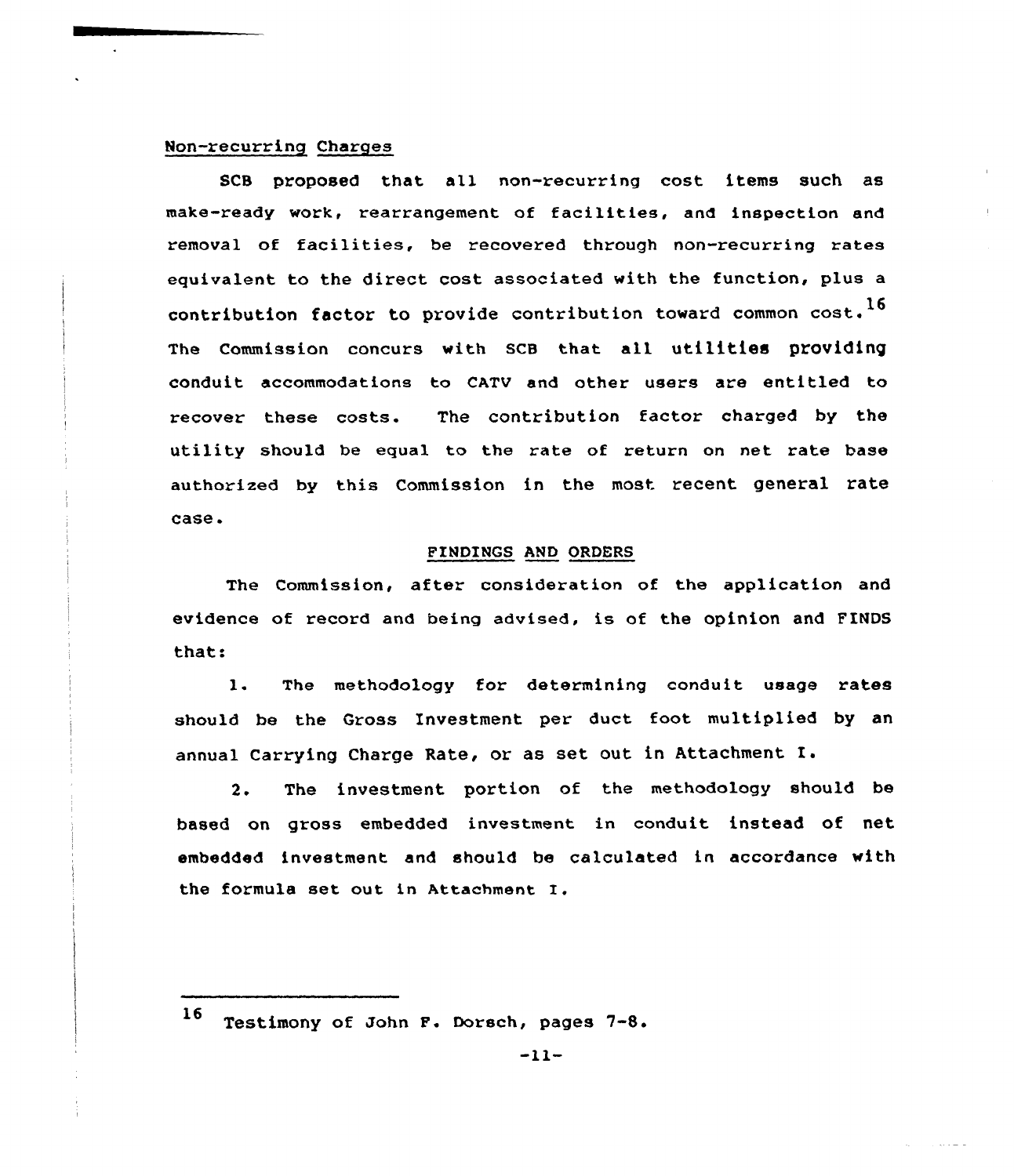3. Pill factors or occupancy ratios are not appropriate in determining conduit usage rates and should not be included in conduit rate calculations.

4. The annual carrying charge should be based on Kentucky specific information, adjusted for normal rate-making procedures, and calculated as set out in Attachment II.

5. All non-recurring cost should be based on the direct cost associated with the function, plus contribution toward common cost equal to the utility's authorized return on investment authorized by the Commission in its most recent general rate case.

6. Each utility providing conduit accommodations should file revised tariffs for conduit charges conforming with the findings set forth in this Order and should be effective on or before July 1, 1987.

IT IS THEREFORE ORDERED that:

l. All utilities providing conduit accommodations shall comply with all matters set out in findings <sup>1</sup> through <sup>6</sup> as if the same were individually so Ordered.

Done at Frankfort, Kentucky, this 4th day of Nay, 1987.

PUBLIC SERVICE COMMISSION

ul D. Neme ATTEST:  $\overline{V}$ ice Chairma Wile

Executive Director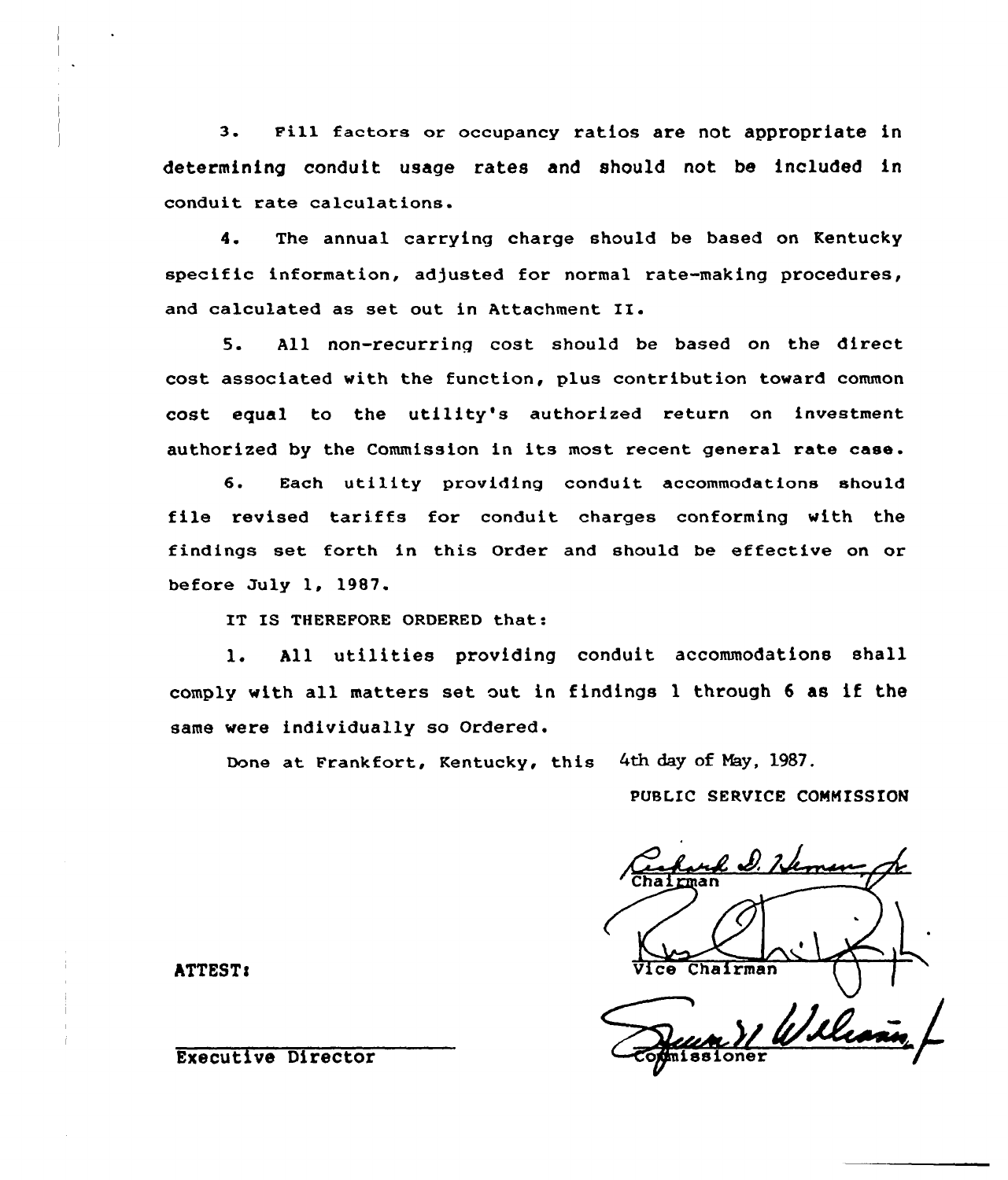## ATTACHMENT I

## Conduit Methodology

The rates for third party conduit usage shall be determined as follows:

> Annual Carrying Gross Investment  $\mathbf{x}$ Charge Rate Per Duct Foot

## Investment In Conduit

The Gross Investment in Conduit shall be determined as follows:

|                                      |  |  | End of Period<br>Gross Book In Conduit |
|--------------------------------------|--|--|----------------------------------------|
| <b>Investment Cost Per Duct Foot</b> |  |  | End of Period<br>Duct Peet             |